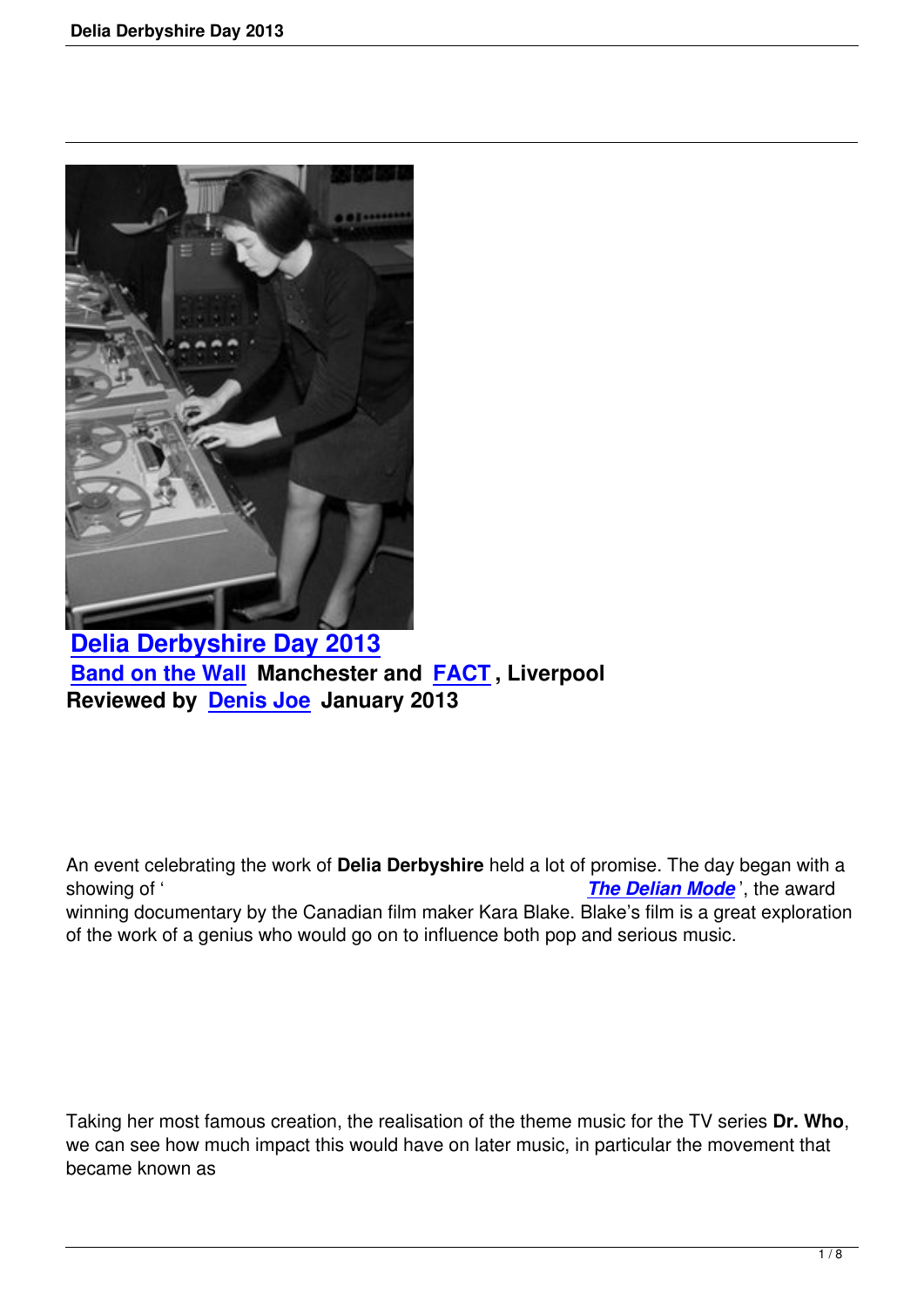### *Krautrock*

, in the late 1960s - before the availability of commercial synthesisers. The score was composed by

## **Ron Grainer**

, though realised by

### **Derbyshire**

who was working as a sound engineer at the

# *BBC Radiophonic Workshop*

. Each note was created by various sounds recorded onto analogue tape, which were then manipulated by varying the speed of the recording, and then splicing the tape together for the overall theme.

Such painstaking work led Grainer to suggest that Derbyshire be credited as a composer on the score. The BBC would have none of it. Delia Derbyshire was employed as a sound engineer. The BBC already employed musicians and to credit Derbyshire as a composer would have led to confrontation with the Musician's Union. So, although central to the composition of one of the most famous TV themes in the world, Derbyshire would not be able to claim royalties.

In '*The Delian Mode*' there is no suggestion of bitterness on behalf of Derbyshire over this. In fact, from the little that we learn of her personal life in the film, we find someone who comes across as single-minded; devoted to the work that she obviously loved, to the exclusion of nearly everything else. An interesting aspect of the film dealt with Derbyshire's childhood during the bombing of Coventry in World War Two. She talks about the air-raid sirens and the all-clear, describing them as music. She was then sent to Preston where the sound of workers feet on the cobbled streets also resonated as music to her.

The strength of Blake's film is that it is not interested in Delia Derbyshire's personal life, and we are left with an outstanding portrayal of the process of creativity. Throughout the film former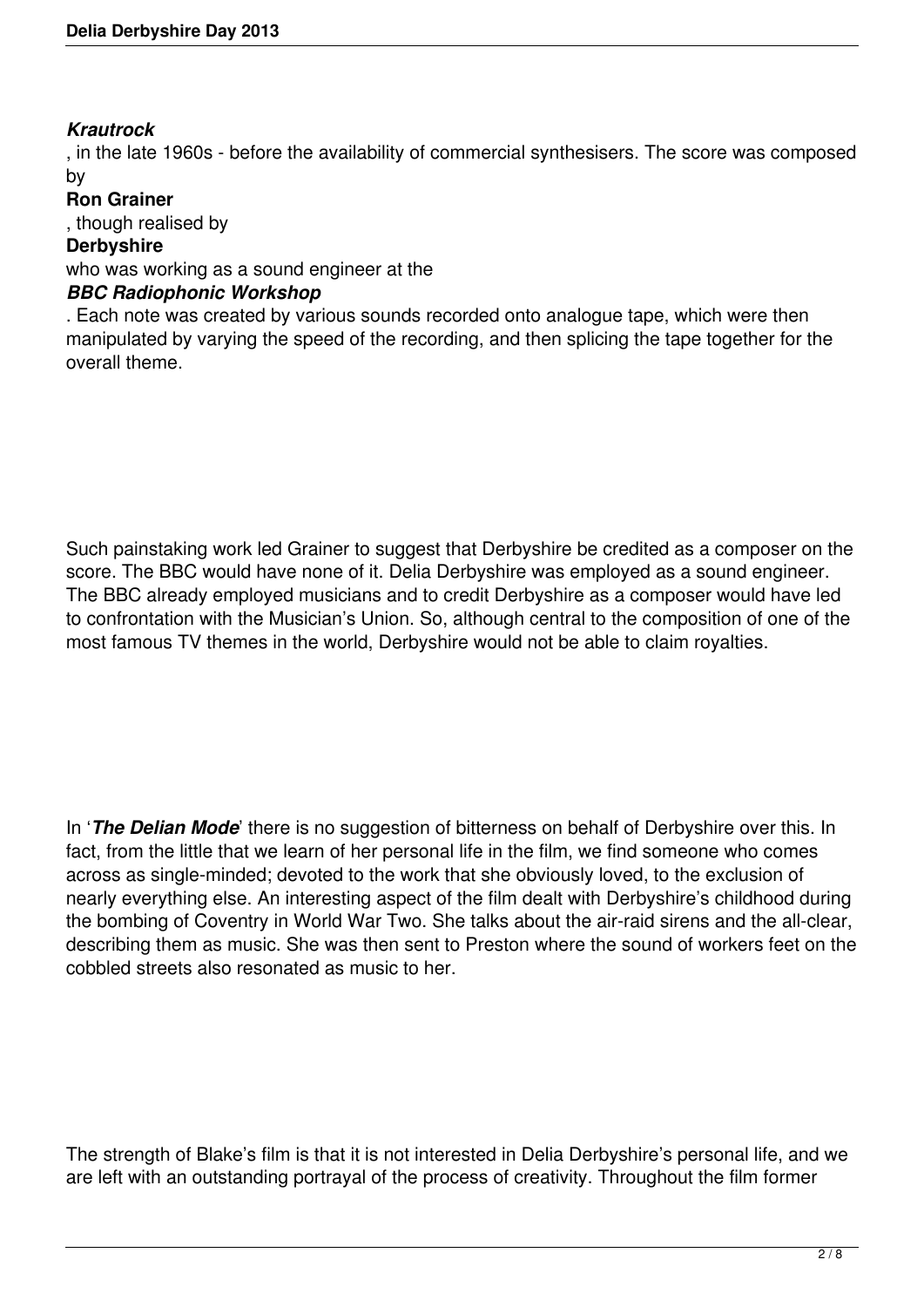.

colleagues **Brian Hodgson** and **Dick Mills**, and collaborators including Peter Zinovieff (EMS) David Vorhaus (White Noise) talk about working with Derbyshire, while fans including Peter Kember (Sonic Boom), Adrian Utley (Portishead) and Ann Shenton (Add N To (X)) assess her influence.



During the Q&A, after the screening of '*The Delian Mode*', there were a number of questions from the audience, including the obvious one about a woman having to struggle in a man's world. In fact this was not the case, and the film certainly confounded any views that a woman always has to struggle to gain recognition. As Kara Blake pointed out, during the war there were two professional occupations where women excelled: radio announcers and engineers. Delia Derbyshire was seen as a colleague by her fellow associates at the BBC Radiophonic Workshop and made clear that the issue of her being a woman just didn't arise.

The mini symposium that followed had a distinguished panel: The composer and caretaker of Delia Derbyshire's archive, **Mark Ayers**; The senior lecturer of screen studies at the University of Manchester, **David Butler**, the University of Manchester's **James Percival** , who stepped in for Teresa Winter and **Kara Black** . The session was chaired by Manchester's foremost music journalist **Cath Aubergine**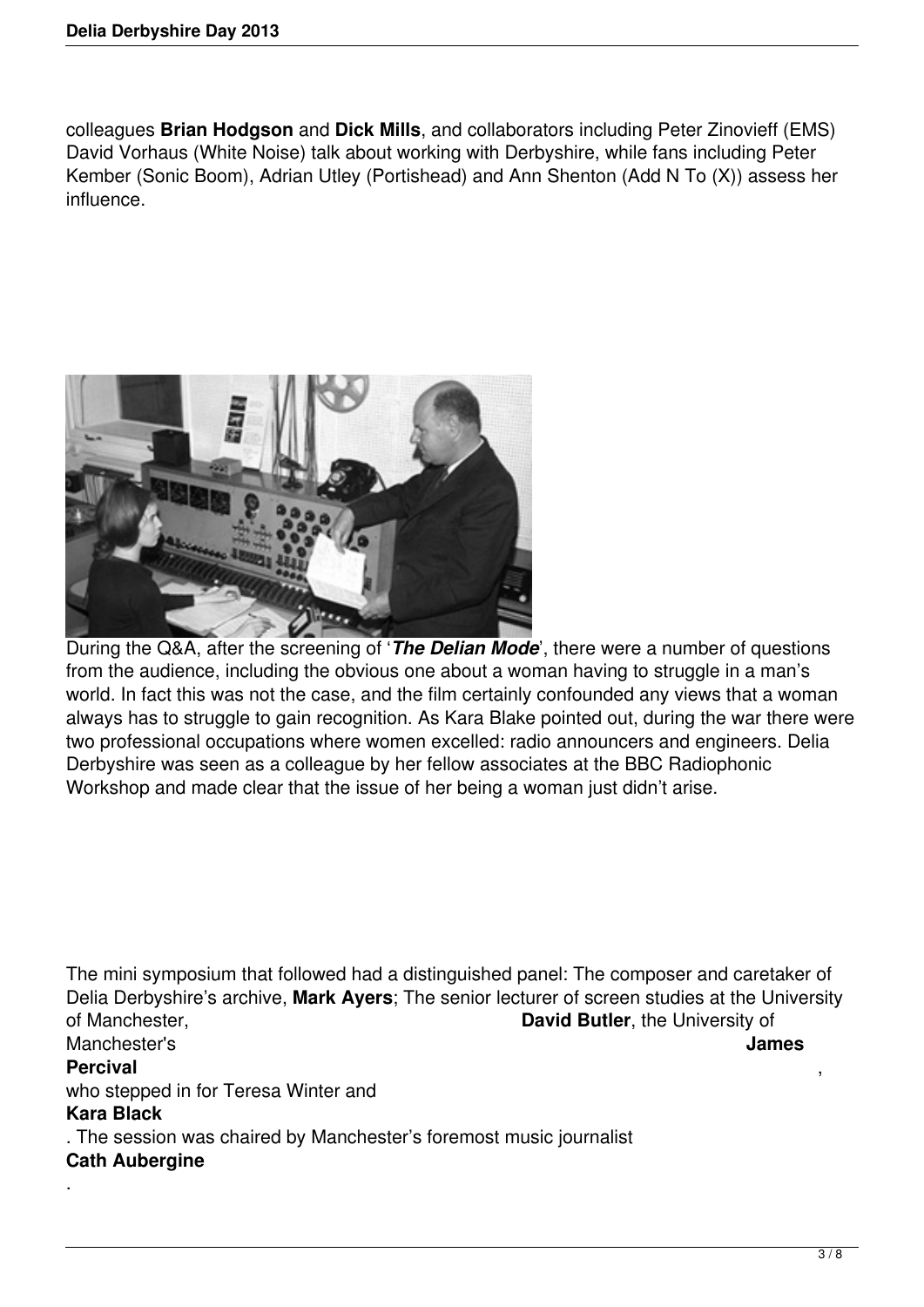The talk itself was interesting and we learned much about why the focus was on Delia Darling. Her output was vast - composing, not just for radio and TV but also incidental music for theatre, and she took part in the first electronic music event in North England in Liverpool. Mark spoke of the 267 reel-to-reel tapes and a box of a thousand papers that were found in her attic after she died and the continuing labour of archiving the work. As Delia shared many samples with other composers and her colleagues it was difficult to tell which recordings were hers and which were the compositions of others.

Interesting enough was her attitude to classical music. I felt that some of her correspondence which was quoted by members of the panel seem to suggest that she saw her work outside of that tradition. Yet around the late 1960s and early 70s many European and American composers, especially around the Darmstadt festival, were working with pre-recorded sound such as **Luciano Berio**, **Bernd Alois Zimmermann** and **John Cage**.

Certainly, as Kara Blake pointed out, the music made to accompany TV programmes by the BBC Workshop, drew a lot of bemused comments from viewers and listeners. Yet many of those programmes were aimed at children. Certainly, *Dr Who* and *The Tomorrow People* had some strange musical accompaniment, yet as children we were not fully appreciative about what constituted music, and as such, we simply accepted the noise we heard as music. Unbeknownst to us we seem to have acknowledged Edgard Varèse's definition of music as "organized sound".

I was amused that some of the discussion centred around the amount of laborious work involved in creating the sounds and music at the BBC Radiophonic Workshop. There was a yearning amongst some members of the audience, and the panel, to get back to those days as modern technology was seen as something of a cop out. It was made clear during the discussion that, although she had worked with them, Delia Derbyshire was none too impressed by the synthesisers of her day. It seemed rather odd that there was a feeling of nostalgia for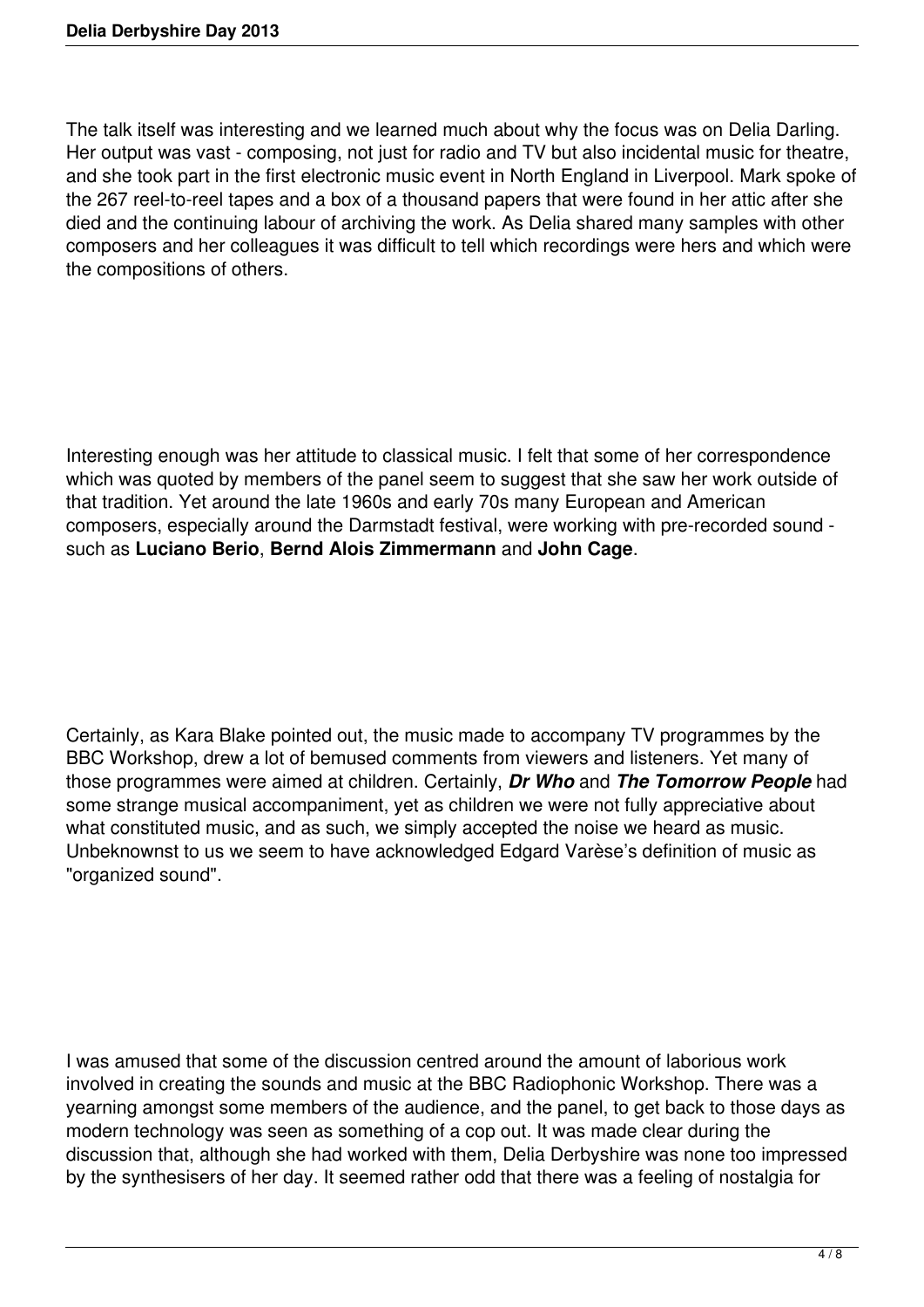what was agreed to be the music of the future.

In the final session of the day *the Delia Darlings:* classical composer and writer **Ailís Ní Ríain**; artist

## **Naomi Kashiwagi**

and artist and engineer in sound

## **Caro C**

, spoke about the work they had done towards creating the Delia Derbyshire Day and about the three compositions that each had written for the event, and being performed later in the evening. It was great to get some insight into the creative process and although each of the artists claimed inspiration from a particular composition by Delia Derbyshire, at the end of the day the compositions were not to be seen as imitative but by each composer in their own right. I couldn't stay for the evening event, but I did catch it at FACT in Liverpool a few days later.

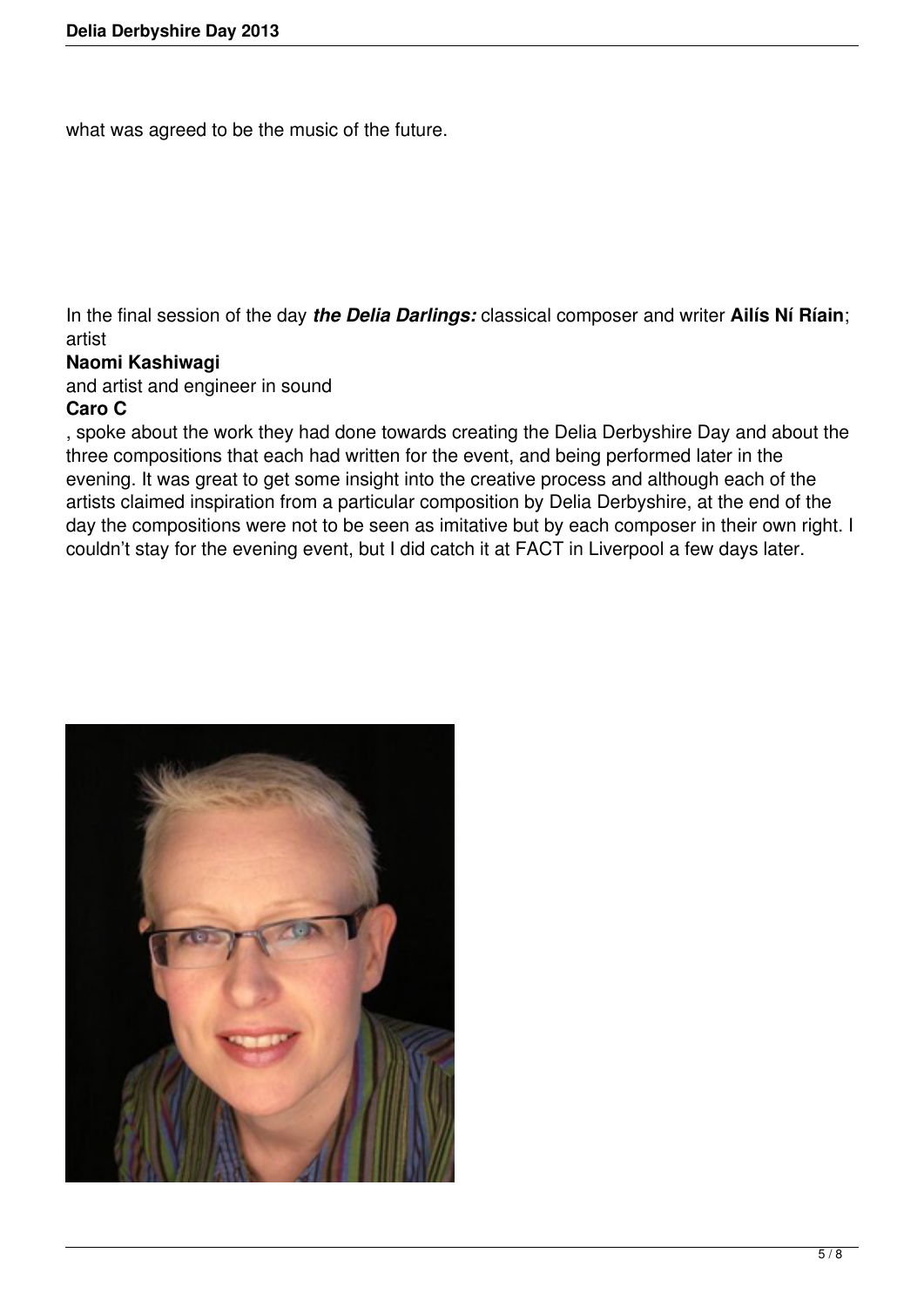*The Consequences Of Falling* is a new piece by **Ailís Ní Ríain**. Composed for trumpet and double bass and featuring **Heat her Bird** , and **Brendan Ball** , the piece is unlike any other of the works I have heard from Ní Ríain. Brendan Ball has already performed two world premieres for Ailís Ní Ríain, *In Sleep* with Ensemble 10.10 and *Treasured* in Liverpool Anglican Cathedral and is something of a champion of this exceptional composer.

Because of the combination of instruments *The Consequences Of Falling* initially sounds jazz inspired, the short trumpet notes that open the piece do have a jazz feel, yet also they replicate a repetitive rhythm that you sometimes hear in compositions for tape. Heather Tudor's playing is taken at a slightly slower pace and the work creates a feeling of insecurity. At 12 minutes plus, *The Consequences Of Falling,*

must be a challenge for the musicians, both physically and technically. There are sudden changes of tempo as well as plucking and bowing on the double bass. Yet the work flows beautifully and I wondered how the piece would work as a dance number.

Ní Ríain is certainly one of the most original and hardworking composers around today. Her output is considerable and each work of hers that I have experienced is tight and considered. Her composition for trumpet finds a great exponent in Brendan Ball. And as *The Consequences Of Falling*

illustrates, Ní Ríain is not afraid to enter new territory.

Naomi Kashiwagi work *Blues* could be described as a sonic sculpture. Using a wind-up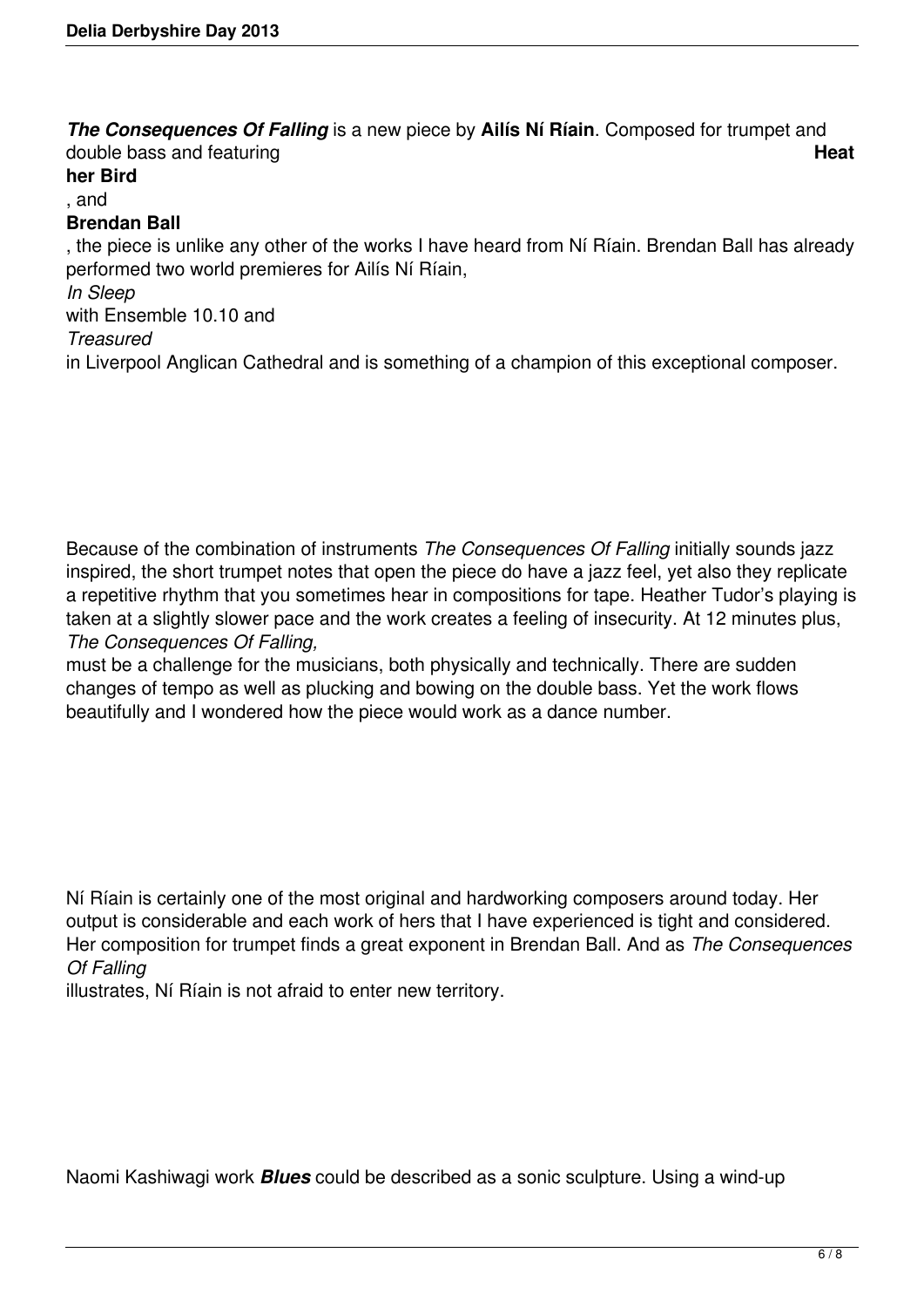gramophone and a modern turntable, Kashiwagi presents us with a work that we can see, by projection behind her, as it is being created. First we see and hear the winding up of the gramophone and the playing of a 78rpm shellac of an Arties Shaw recording.

A recording of the 78 had been looped and pressed on to a dub plate (45rpm). Moving between the two recordings and manipulating the playing of the 78 disc, live, Kashiwagi creates a fascinating and unique experience. At one point putting tape on the 78 disc and drawing out a rhythm that was not intended by the original recording. What is great about this piece, and brought to mind John Cage, was that much of it relies heavily on chance so I would imagine that each performance is a unique experience.



Caro C's piece, *Ipsi Audient* was inspired by Derbyshire's piece *Blue Veils and Golden Sands* . This was a new challenge for Caro C using a laptop in her performance. I won't attempt to explain how the process of the recorded music came about, I barely understand it myself (I have